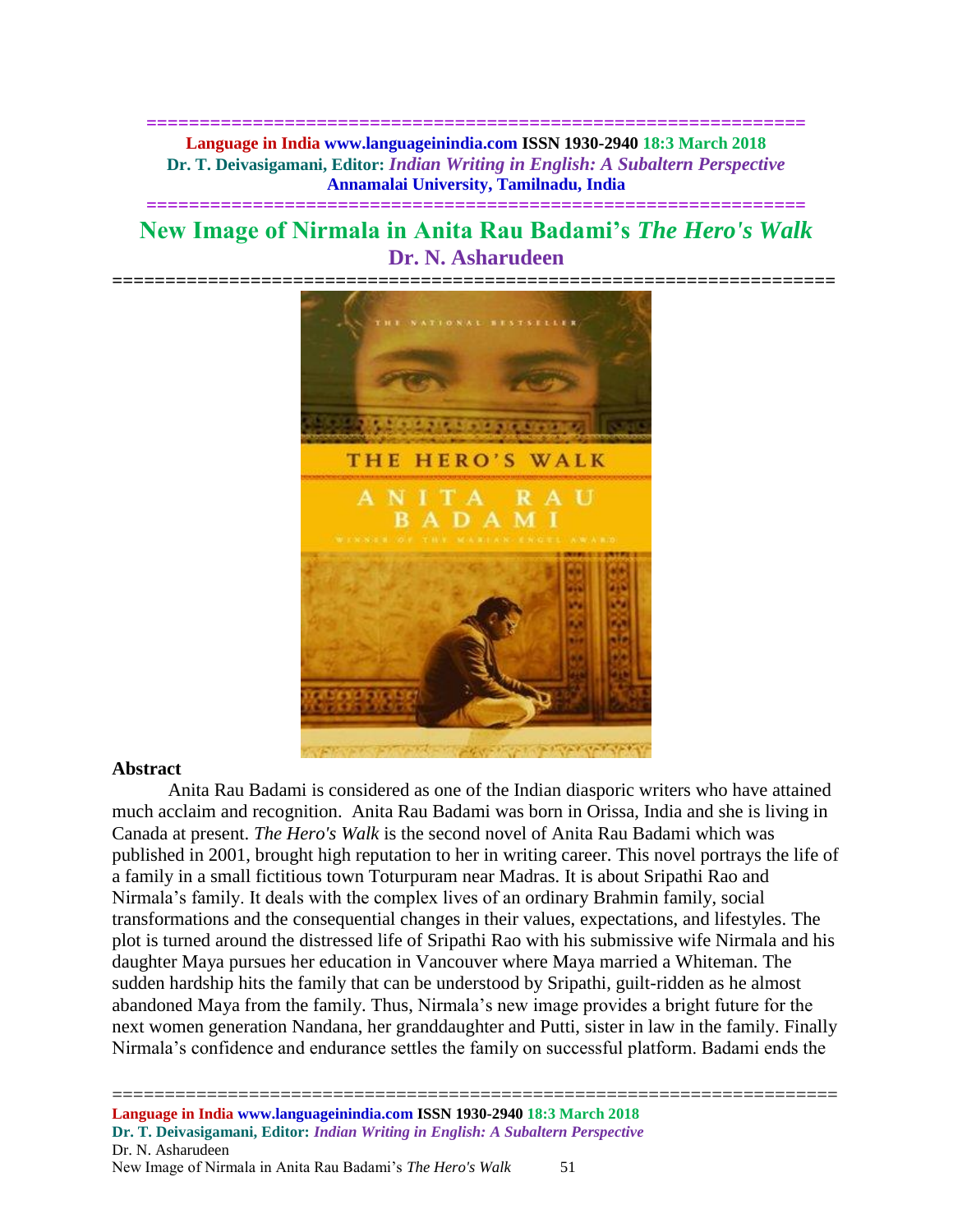novel with happy and confidence through the typical style of balancing complexities and mutual relations in Indian families.

## **Introduction**

Indian writing in English is related with the part of the Indian Diaspora. In this connection, Anita Rau Badami is considered as one of the Indian diasporic writers who have attained much acclaim and recognition. Anita Rau Badami was born in Orissa, India and she is living in Canada at present. On account of her father's profession as a train designer on the railroads, getting frequent transfer, she had to move different places in every two to three years. Anita spent her childhood days in various urban places of India. English played a major role as a bridging language to her in childhood days.

## *The Hero's Walk*

*The Hero's Walk* is the second novel of Anita Rau Badami which was published in 2001, brought high reputation to her in writing career. This novel portrays the life of a family in a small fictitious town Toturpuram near Madras. It is about Sripathi Rao and his wife Nirmala, and their family. It deals with the complex lives of an ordinary Brahmin family, social transformations and the consequential changes in their values, expectations, and lifestyles. Sripathi Rao is a copy writer in an advertising agency fraught to fulfill his social, economic and family responsibilities with great difficulty. He is living with his widowed mother Ammayya, unmarried sister Putti, Nirmala, and son Arun who is an unsuccessful and unsettled, wasting time in politics. Everyone in Sripathi's family undergoes a life change, and in the moving denouement, reconciliation grows out of tragedy, and Sripathi understands the chance, hope and loss that always accompany life. The notion of Indian women as submissive and weak is disproved with the commendable role of new woman in the novel through the characterization of Nirmala. The character has proved that even within the oppressive structures woman can undertake a few acts that help to subvert the structure to lead to a change though implemented slowly and gradually.

The plot is turned around the distressed life of Sripathi Rao with his submissive wife Nirmala and his daughter Maya pursues her education in Vancouver. Maya, who has already got engaged with a person of Sripati's choice, break off her engagement and married a Whiteman in Vancouver. This is the ultimate blow to Sripati, who could no longer tolerate her decisions because he is very cautious about the family and traditional reputations. So, he is more serious of his life and completely discarded Maya from their family lineage. Sripathi is upset about the family situation because even his son is quite irresponsible and careless about the understanding of the family situation.

## **Effect of Tragedy on the Family**

The novel prudently examines the effect of tragedy on the family that is obligated to remain quiet and submissive due to the financial conditions and the blemish marked by the daughter. Sripathi is observed in a state of suffering and sadness from the beginning of the novel. The actual twist of the novel begins with a phone call received from Vancouver about his daughter and son in law's sudden death in a road accident. The unexpected death of the beloved daughter the whole family gets disappointed. Sripati immediately rushes to Vancouver and brings home the confused and abandoned child of Maya, Nandana who retreats into mysterious silence at the strange and odd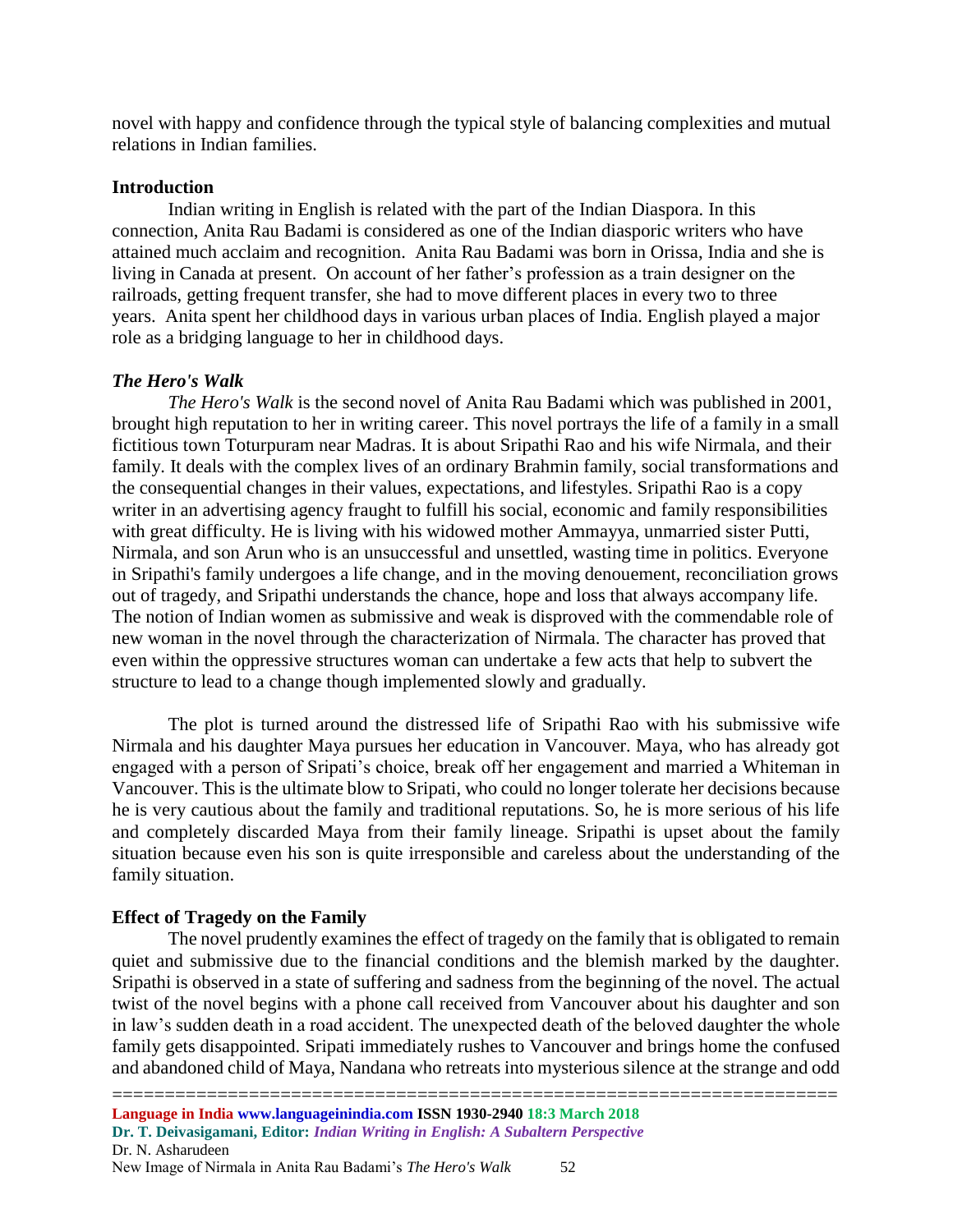things happening after the sudden death of her dear parents. The emergence of family's responsibility instigated from their orphaned granddaughter Nandana, a seven year old innocent girl. Nandana's nurturing makes the family more intentional in life. The sudden hardship hits the family that can be understood by Sripathi, guilt-ridden as he almost abandoned Maya from the family. He could not endure the guilty conscious and rests in depression for a long time. Badami's portrayal of the bewildered child is quite pitiful and tear-jerking. Nandana believes and awaits the return of her parents very innocently. On the other hand, Sripathi also remains silently unable to compensate the grief and love of the child is longing for.

Badami sharply portrays the psychological trauma and torment of the family undergoes. The author is flourishing in exhibiting the values of the familial bond through this sequence. Sripati is portrayed as a character who respects his tradition and culture besides his family reputation which is on the threshold of a great fall. But he is a family person who takes up all his responsibilities with courage and confidence, though not with proper planning. He values the sentiments of his mother and hence tolerates her peculiar behavior with patience. He tries hard to continue the standards of the family which is once prosperous, when the family name is seriously spoiled by Maya, who married a person from Vancouver revoking the engagement with a boy whom Sripati thought of right match to her. "If you persist in doing this foolish thing, never show your face in this house again. Never" (THW, 113). Therefore, he punishes her and almost abandoned her from his family. All these show his honesty and earnestness in maintaining the family status and familial relations without any compromise. The novel reveals the understanding, concession and pardoning within a family for developing healthy bond and mutual respect made by Nirmala among the family members after the arrival of Nandana. Karthik argues,

> After Nandana"s arrival, Nirmala slowly learned to wing her into the modern world. She never wants to be a passive wife, no longer. Even she changed into a rebel for her survival still she maintains a peace in the home. As a woman, home is still her life and soul. In short, Badami represent Nirmala as a predictable line of a woman who while fulfilling societal expectations as a wife, a daughter-in-law, and a mother. It makes enough chutzpah in her to question such role-playing. (03)

Thus, when Nirmala tries to compensate Maya's death by the presence of Nandana, all the family members understand her psychological condition, but for the aggressive Ammayya. They all support Nirmala in the best way of possible to make a change. This is observed even when Nirmala tries to erase caste boundaries and arrange for her sister in law, Putti's marriage with Gopala who is her neighbor but different caste. However, the beliefs of caste has not vanished that can be understood from Sripathi and Ammayya look at the low caste neighbour, Munnuswamy's family, says:

> This is no longer Brahmin Street. Cow-shit Street would be a better name for it …If only we had known that the rogue was saving our money to drive us out of here, we would have drunk water instead of milk. Much safer for all of us it would have been. (20)

#### **Marriage**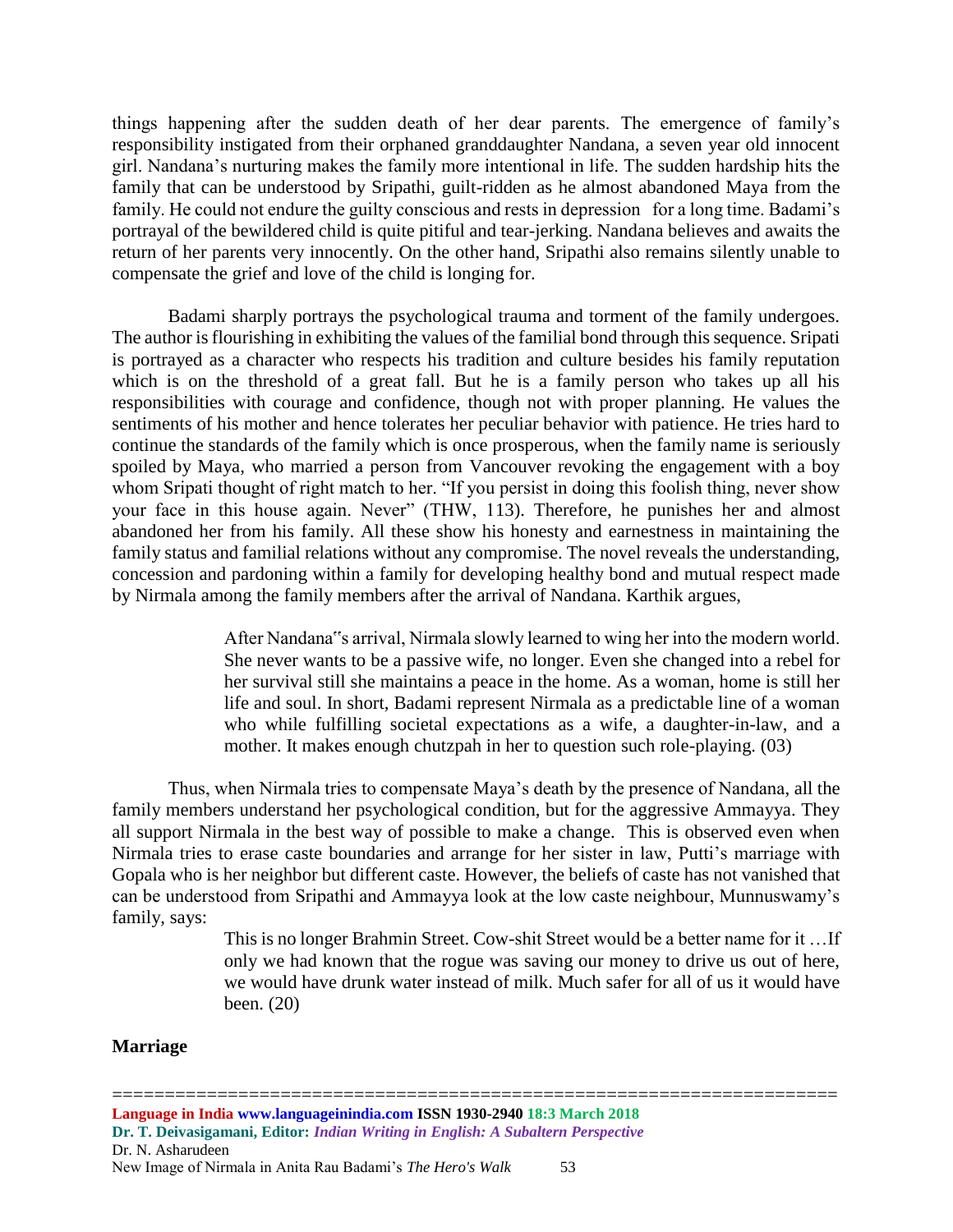Everyone in the family welcomes the marriage as they wish Putti's life to be settled which Asima states that "Nirmala thus makes ways for emancipation not only for herself but also for Putti" (143). It is only Ammayya who intentionally opposes Putti's marriage that are brought forward by Sripathi. Ammayya wants Putti to marry the man of her choice, which may not be possible till she is alive. This is the unfortunate relation that exists between Ammaya and Putti. With some silly excuses she keeps Putti unmarried to make her available to her service as long as she is alive. Putti's remarks reveal the fact very clearly. "Why can't she be happy for me? She never wanted me to get married, I know. Why should I care how she is feeling now?" (THW, 339).

#### **Celebration of the New Image of Woman**

The novel *The Hero's Walk* is totally about the celebration of the new image of woman in day-to-day heroism. In this development, Nirmala is portrayed with a new image, a female hero. It is observed that Nirmala has the courage to look at herself in the mirror, as she realizes her heroism.

Thus, Nirmala's new image provides a bright future for the next women generation Nandana and Putti in the family. Nirmala's confidence and endurance settles her on successful platform. She takes timely initiative and settles her sister-in-law's life with Gopal, their neighbour. She comforts Nandana and ensures that the people of the house take proper care of her and love her ardently. Fortunately for them, Nandana also gets adjusted to the new ambience and people gradually. Hence, it is with little difficulty, Nirmala is able to convince Sripati to sell the house and get relief from all the debts they have to clear. Thus, she brings him out of the prejudiced feelings he has in the name of his family and its glory in the past. Sripati shares the idea with Arun, who says, "I am selling this house. I have decided. Yes, that is what I shall do" (THW, 322). Finally Nirmala persuades Arun to understand the situation of their family and convinces him to work in Delhi. He is convinced and says, "It is a small job in Delhi. An environmental group - a non-governmental, so the pay is not great – but it is what I want to do. I will be able to send some money home; I don't need much for myself" (THW, 322). In this way, she makes him share family's responsibility and which provides lot of relief to both Sripati and herself. Arun also has got bad experience in the political path he wished to travel early.

Nirmala compromises her sorrow of Maya's death by nurturing Nandana in a proper and loving manner. It is realized through Nirmala's word who says, "What is gone is gone. I will always miss my Maya, but tomorrow's meal still has to be cooked, no? The child's future is more important than past sorrows" (THW, 323). The whole family comprehends that they should be able to learn lessons of realization from the experiences they have encountered. All the characters seem to attain maturity and start thinking on positive vibration.

Badami's new and fortunate image of Niramala makes the whole family starts to living in mutual love and respect with one another. The family members also understand the real family bond and the responsibility of each member. Thus, Badami ends the novel with happy and confidence through the typical style of balancing complexities and mutual relations in Indian families that are fit in the edge of patriarchal system.

#### ===================================================================== **References**